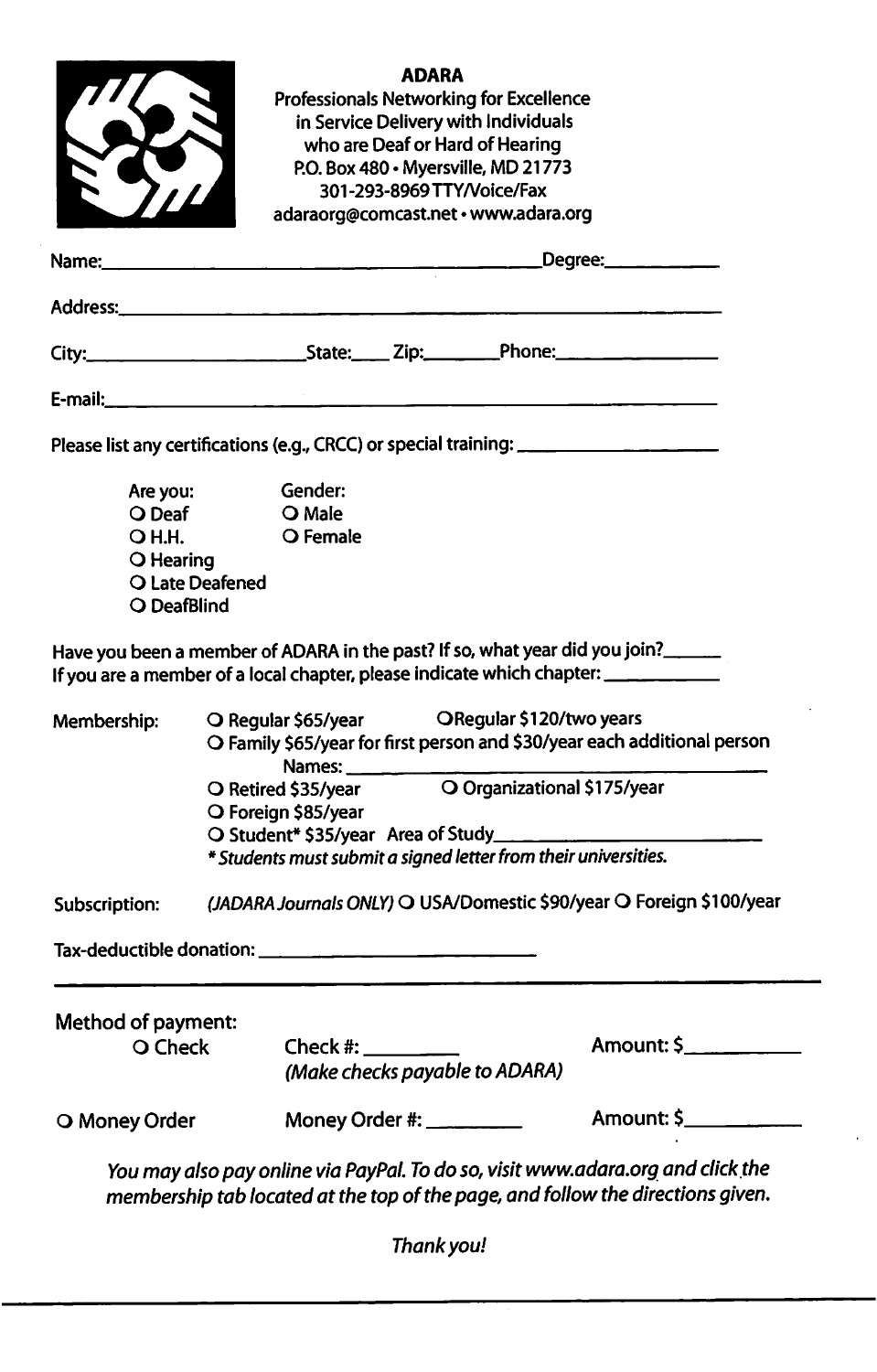# No time? No problem



## Let us take care of your words.

Work with our professional team and never sweat a deadline again.



## T.S. Writing Services, LLC

Writing • Editing • Design • Translation A Deaf-Owned Company www.tswriting.com info@tswriting.com